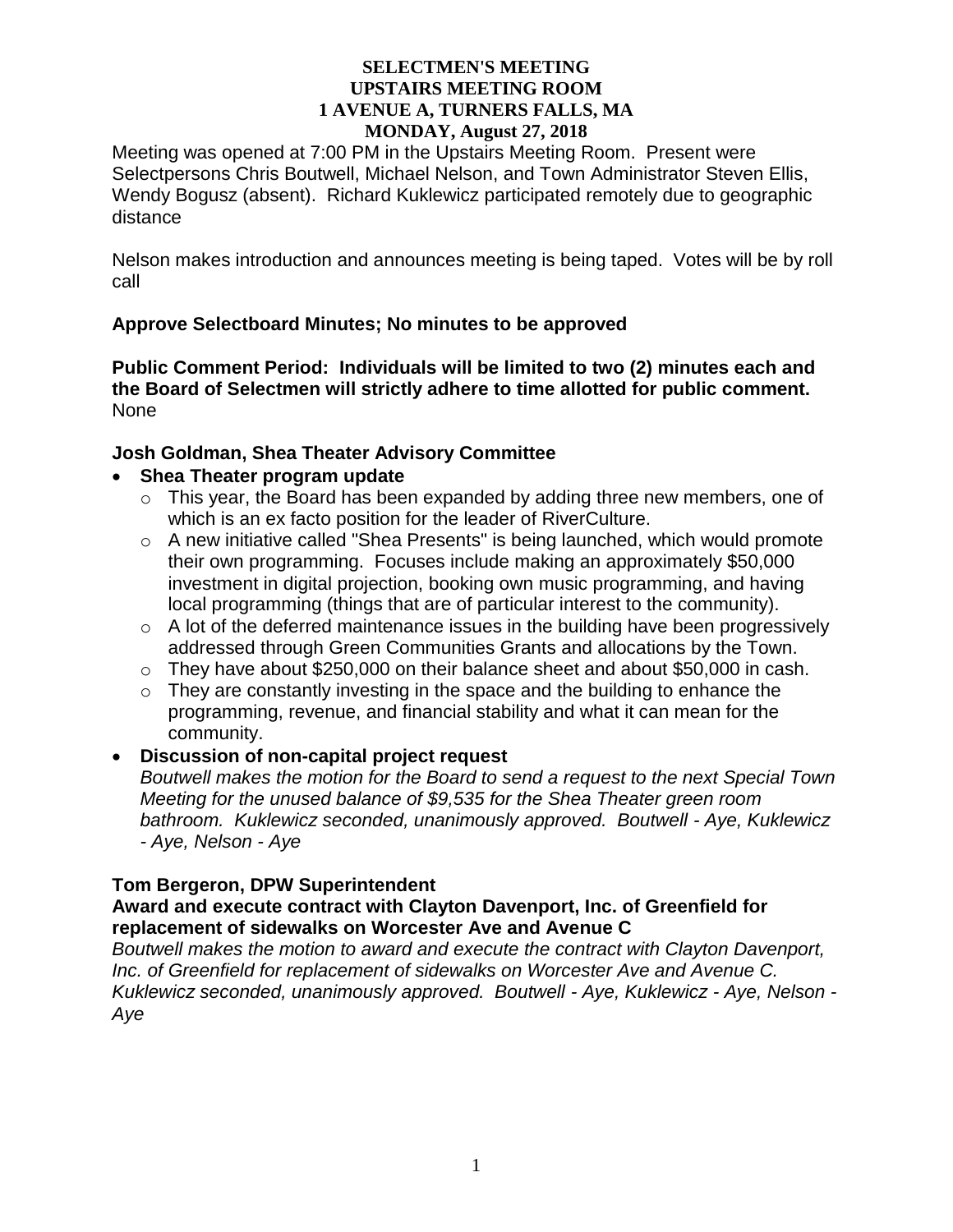#### **Michael Naughton, Montague Finance Committee Review GMRSD Civic Leaders' Advocacy Letter**

*Boutwell makes the motion to endorse the Open Letter from the Gill-Montague Civic Leaders for Chapter 70 Funding Formula Disproportionately Taxes for Poorer Communities. Kuklewicz seconded, unanimously approved. Boutwell - Aye, Kuklewicz - Aye, Nelson - Aye*

## **Walter Ramsey, Community Development Planner**

 **Adopt Amended Fee Schedule for Zoning Board of Appeals and Planning Board permits**

*Boutwell makes the motion to adopt the Amended Fee Schedule for the Montague Zoning Board of Appeals and Planning Board permits as presented, effective Monday, August 27, 2018. Kuklewicz seconded, unanimously approved. Boutwell - Aye, Kuklewicz - Aye, Nelson - Aye*

 **Update on Green Community Grant: successful completion of replacement of 3 rooftop HVAC units on Sheffield School. Authorize signing of contractor certificate of completion and related documents.**

*Boutwell makes the motion to authorize the Vice Chair to sign, and serve as the Town's signature in that regard, the certificate of completion for the work that has been completed, as well as authorize the Town Planner to submit an application to Eversource for a rebate. Kuklewicz seconded, unanimously approved. Boutwell - Aye, Kuklewicz - Aye, Nelson - Aye*

 **Announce Award of American Battlefield Protection Program Planning Grant: Archeological survey of 1676 Battle of Great Falls and National Register of Historic Places nomination.**

*Boutwell makes the motion to accept the Award of the American Battlefield Protection Program Planning Grant for \$81,000. Kuklewicz seconded, unanimously approved. Boutwell - Aye, Kuklewicz - Aye, Nelson - Aye*

# **Walter Ramsey, Community Development Planner**

# **Presentation of Planning Board's efforts to update zoning bylaws**

Ramsey made a presentation of the Planning Board's efforts to update the zoning bylaws. Topics covered include the reasons for the update, the Board's goals, the process, big picture changes, administrative changes, an updated zoning map, dimensional changes, district use changes, signage, parking, trailers, accessory dwelling units, solar installations, large scale solar facilities, open space residential development, and planned unit development.

# **Town Administrator's Business**

 **Execute contract with the Franklin Regional Council of Governments for procurement management related to phases 1 and 2 of Colle Building improvement project**

*Boutwell makes the motion to authorize the professional service agreement between the Town of Montague and the Franklin Regional Council of Governments as*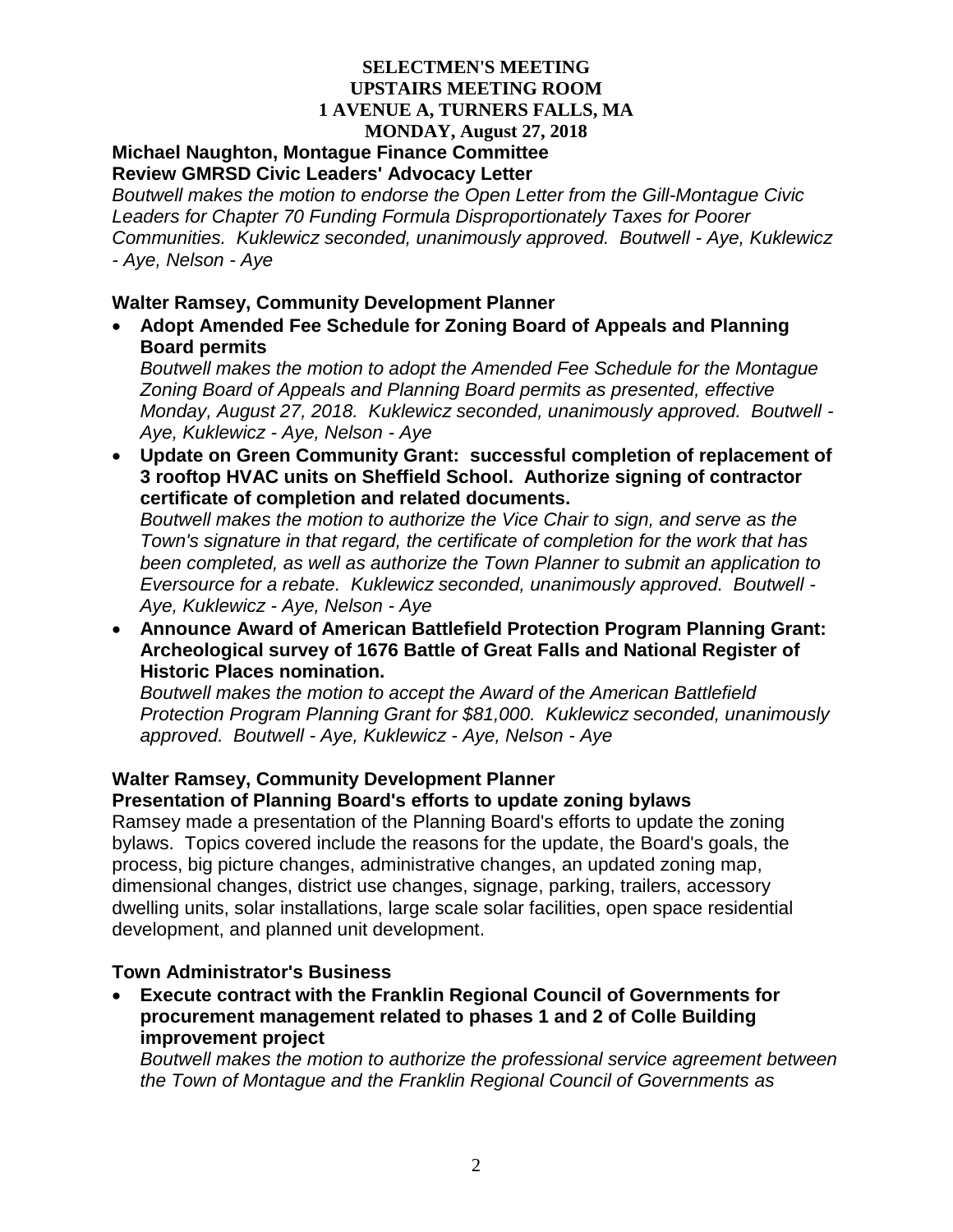*expressed by the Town Administrator. Kuklewicz seconded, unanimously approved. Boutwell - Aye, Kuklewicz - Aye, Nelson - Aye* 

- **Execute engineering consulting contract with JK Muir for services related to design and construction management of the WPCF solar project** Ellis asks to delay approving the contract as he feels it is not ready.
- **Request from Montague Capital Improvements Committee to authorize use of appropriation to acquire additional professional services to clarify best path forward with Shea Theater roof**

*Boutwell makes the motion to authorize the Town Administrator the use of our existing Shea roof repair appropriation to acquire additional professional services to clarify the best path forward with Shea Theater roof as presented. Kuklewicz seconded, unanimously approved. Boutwell - Aye, Kuklewicz - Aye, Nelson – Aye*

 **Authorize First Light Power to proceed with sealing of Strathmore Mills canal intake for process water**

*Boutwell makes the motion to authorize First Light Power to proceed with the sealing of Strathmore Mills canal intake for process water. Kuklewicz seconded, unanimously approved. Boutwell - Aye, Kuklewicz - Aye, Nelson – Aye*

- **Authorize reimbursement to First Light Power up to \$4,950 from account 225- 5-184-5234 (CD Unsafe/Unhealthy Buildings) following satisfactory completion of the sealing of Strathmore Mills canal intake for process water**
	- o *Boutwell makes the motion to authorize reimbursement to First Light Power, not to exceed \$4,950 for the sealing of Strathmore Mills canal intake for process water. Kuklewicz seconded, unanimously approved. Boutwell - Aye, Kuklewicz - Aye, Nelson - Aye*
	- o *Boutwell makes the motion to authorize the \$4,950 to come from account 225-5- 184-5234 (CD Unsafe/Unhealthy Buildings). Boutwell - Aye, Kuklewicz - Aye, Nelson – Aye*
- **Town Administrator September schedule** The Town Administrator will be out from September 10th through the 17th.

# **Topics not anticipated**

o **Use of Public Property/MDA Boot Drive**

*Boutwell makes the motion to authorize Chris Mason of the Turners Falls Fire Department for the Muscular Dystrophy Association to have a Boot Drive at the corner of 7th Street and Avenue A on September 1, 2018; it will begin at 9:00 AM and end approximately 1:00 PM; number of people expected to participate is eight; it has been signed off by the Police Chief and they have enclosed a copy of their insurance. Kuklewicz seconded, unanimously approved. Boutwell - Aye, Kuklewicz - Aye, Nelson – Aye*